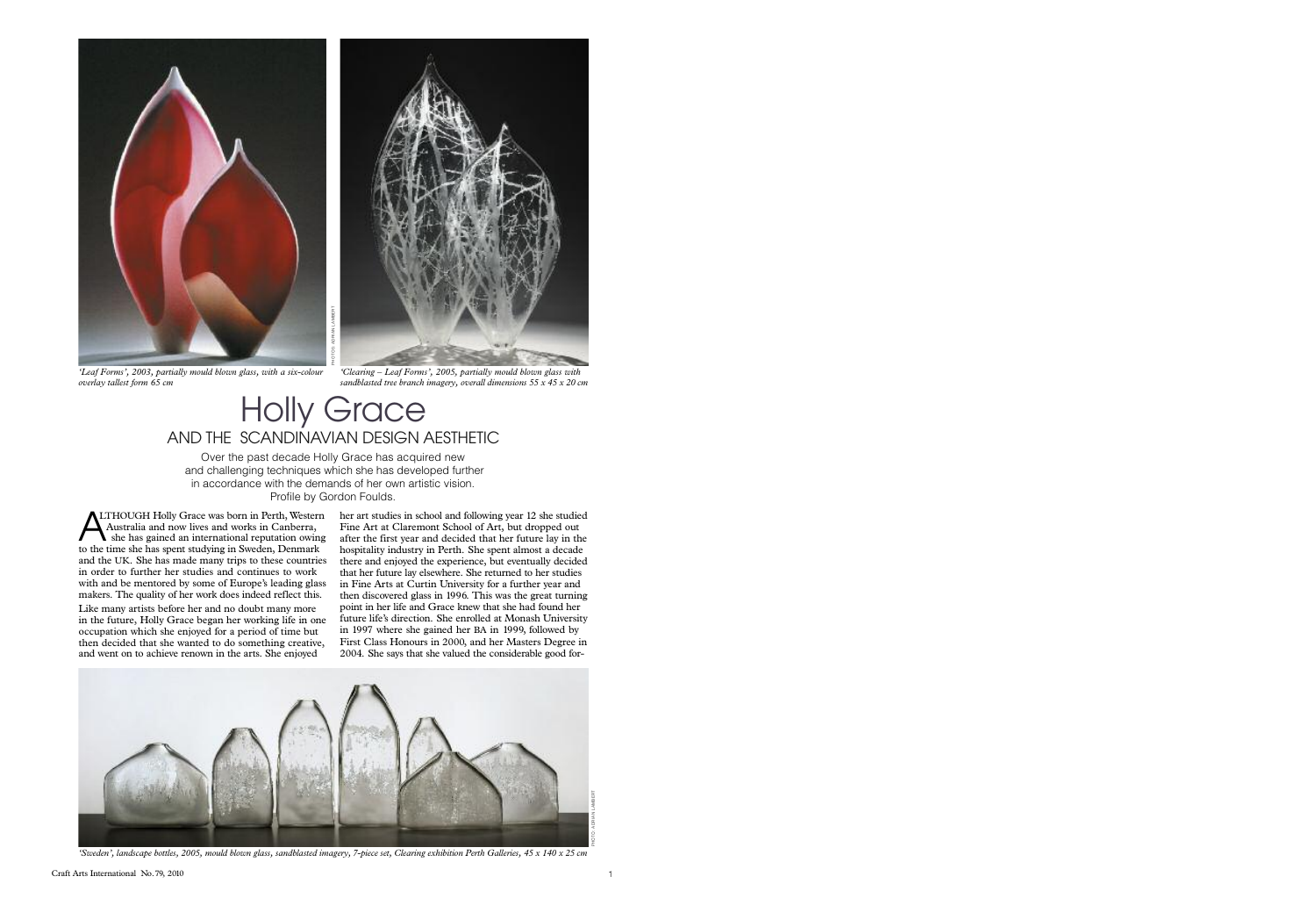tune during this period of working with such glassmaking luminaries as Nick Wirdnam and Pam Stadus.

Since that time, Grace's career has acquired enormous momentum. She has had numerous solo exhibitions and participated in many juried group exhibitions throughout Australia and overseas, including Italy, Canada, Japan, Singapore, Korea, England, Holland, the US, Germany and Taiwan. She received her first international grant from the Australia Council in 2002 for a six-month mentorship with Viki Noorman Koefoed in Denmark. The following year she was awarded a one-month residency at the Glasmuseet at Ebeltoft, Denmark as well as another mentorship in the UK with renowned glass artist Neil Wilkin. Grace returned to Ebeltoft again in 2004 to be mentored this time by the Danish artist Tobias Mohl. She describes these periods as being most beneficial to her professional development, and has returned there on five occasions to be mentored by the Ebeltoft glass artists.

Looking at Grace's development over a number of years, it is interesting to see the way her work has progressed. In the past, her leaf forms have been considered to be her hallmark product. Originally seeming to be made with just one colour, they were in fact made by mixing a number of hues to create the finished work. She now regards these exquisite pieces as her "production work", which indicates that this aspect of her practice has achieved a high standard. Works in this series are partially moulded and blown, and are sought after wherever they are seen, with Gaffer Studio Glass in Hong Kong ordering more than 50 at a time. *Leaf Forms* exemplifies this series which remains as popular today as when she first developed it during the time that she spent being mentored by Viki Noorman Koefoed at Bornholm Glas and Keramikskolen in Denmark in 2003.

In April 2004 Grace received a second Australia Council grant to develop new work. This enabled her to create a new body of work using the photosensitive sandblasting technique which she now employs for all her exhibition pieces, and also to develop the experimental use of moulds for making multiple forms based on Nature. She had a year to make the work and it was during this time that she was mentored by Tobias Mohl and Neil Wilkin. At the same time, she also developed four new bodies of work which were shown in her first solo exhibition, "Clearing", held at Perth Galleries in 2005.

For this show she developed the *Leaf Forms* in a different way by making them transparent and using her newly acquired techniques, adding sandblasted images of foliage



and tree forms, boughs and branches. *Clearing Leaf Forms* was one of the first pieces for which she began experimenting with the photo-resist technique and sandblasted images. For these pieces she used photographs that she had taken in Denmark. Included in the same exhibition was the group *Sweden-Landscape Bottles*, also moulded blown glass with sandblasted imagery. A rather historical group, these are the first set of landscape bottles that she made for the "Clearing" exhibition, and are based on images of a mountainous area in Sweden near the small skiing village of Tarnaby. A set of seven landscape bottles titled "Sweden" and her first set of Bonsais were acquired by the National Gallery of Western Australia. The work that Grace produced during this period marked a major breakthrough in her professional career, opening new avenues in her work which allowed her to combine her developing passion for photography with her newly acquired glassmaking techniques.

In *Skeltos Leaf Forms* the foliage is depicted in beautiful subtle autumn tones. Made in 2006, she had just developed the technique of glue chipping. These pieces have the images of their skeletal vein structures sandblasted onto their surfaces; this sandblasted image is then glue chipped wherein rabbit skin glue is applied to the surface of the glass which finely chips the glass, creating an effect that is also known as "flower icicles". It is a method long used in the making of decorative architectural glass.

Scandinavian countries in no sense diminished her love for her own country. Like all Australians, she was deeply shocked and saddened by the Victorian bushfires of 2009



Made at about the same time was a series of landscape bottles where she began to experiment with colouring and texturing on outside surfaces with glass powders, frits and metal leaf. These included *Autumn-Ebeltoft,* using imagery from the Ebeltoft region of Denmark, and *Winter-Sweden* based on pictures the artist took of Tarnaby in Sweden. Grace says this enabled her to experiment with layering effects with the image and the quality of the glass that allows it to be both transparent and opaque, creating a viewing portal into the internal dimensions of the vessel. This in turn allows her to create a more complex threedimensional image with these forms, both internally and externally, through the use of subtle contrast and colour within each piece. Continuing with her love of Sweden, in 2008 she made a different looking group of bottles titled *Tarnaby-Sweden*, using glass powder, frits and metal leaf surfaces and sandblasted landscape imagery. However, her affection for the and produced a magnificent series which she based on images of the burned and blackened landscape of Kinglake. In *Kinglake Landscape Bottles* she finds both the look and the feeling of this great disaster. Despite the almost total destruction of the landscape, there is a savage beauty, and an ugliness too, in what remains. In these pieces, she has created a very powerful sense of the burned landscape, the lingering smoke and the feel of overwhelming awe that these, and other bushfires, leave in their wake. In 2009 she continued to produce a number of works inspired by the beauty and the grandeur of the landscape. She has a great affection for Thredbo in NSW, and goes there for rest and renewal. It is a place for communion with nature and the landscape, and her "Canopy" series reflects this sense of renewal. Her *Canopy Cylinders* and *Canopy Vessels* reflect her love of this part of the country, *'Bonsais' (detail), 2007, blown glass, glass powder, frits and metal leaf, sandblasted imagery, three-piece set, overall 30 x 120 x 20 cm* PHOTO: DAVID McARTHUR

and are inspired by the beautiful snow gums of the region. After Christmas 2009 and New Year's Day, 2010 Grace



*'Winter – Sweden', 2006, landscape bottles, blown glass with glass powder, frits and metal leaf, sandblasted landscape imagery, 45 x 115 x 10 cm*



*'Autumn – Ebeltoft', 2006, landscape bottles, mould blown glass, glass powder, frits and metal leaf, sandblasted imagery, four-piece set, overall 45 x 115 x 10 cm*

PHOTO: ADRIAN LAMBERT

'Autumn in Tarnaby', 2007, landscape bottles, blown glass with glass powder, frits and metal leaf, sandblasted landscape imagery, 45 x 115 x 10 cm canopy Bowls', 2009, blown glass with glass powder, frits and head leaf, sa

PHOTO: DAVID McARTHUR